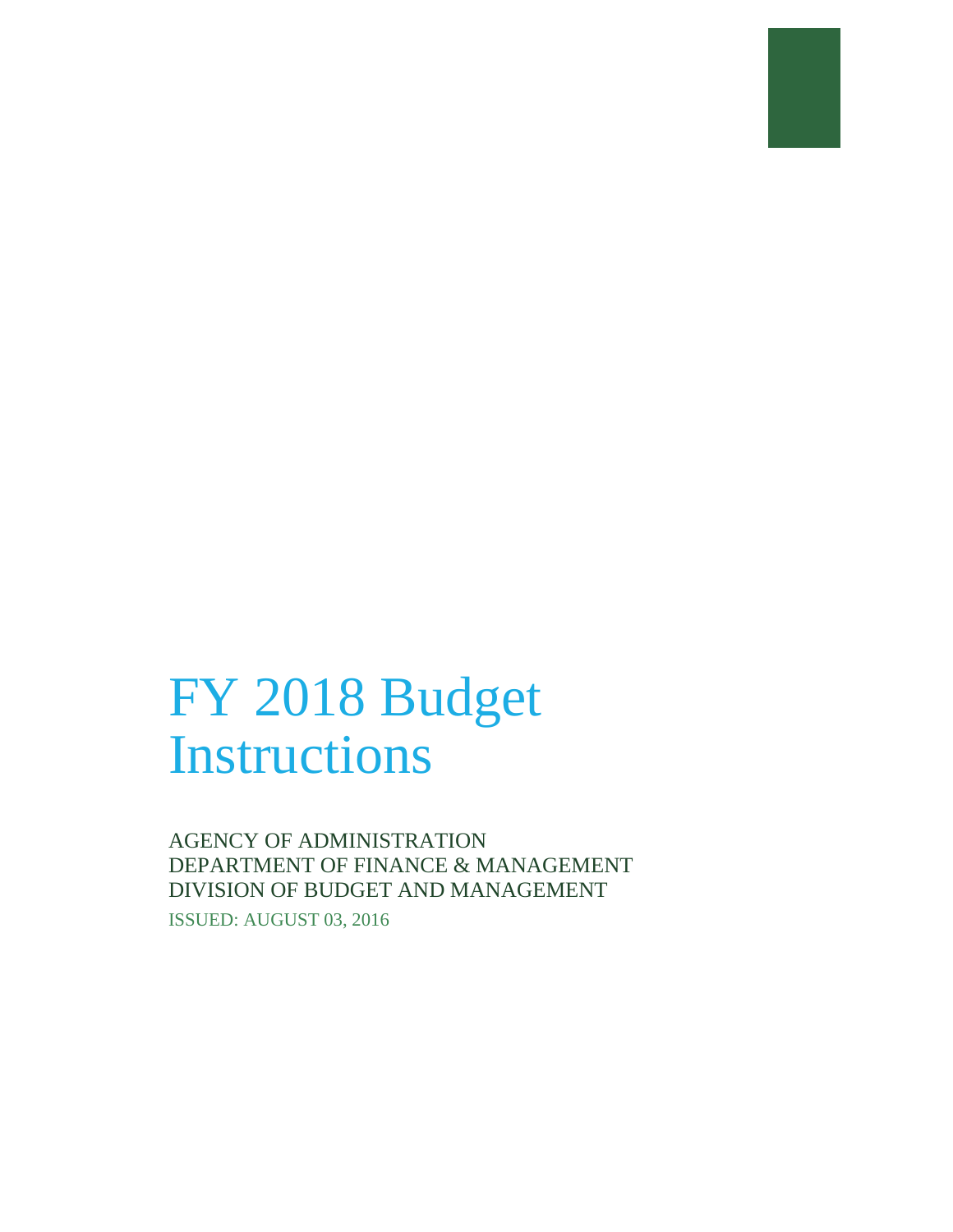# Contents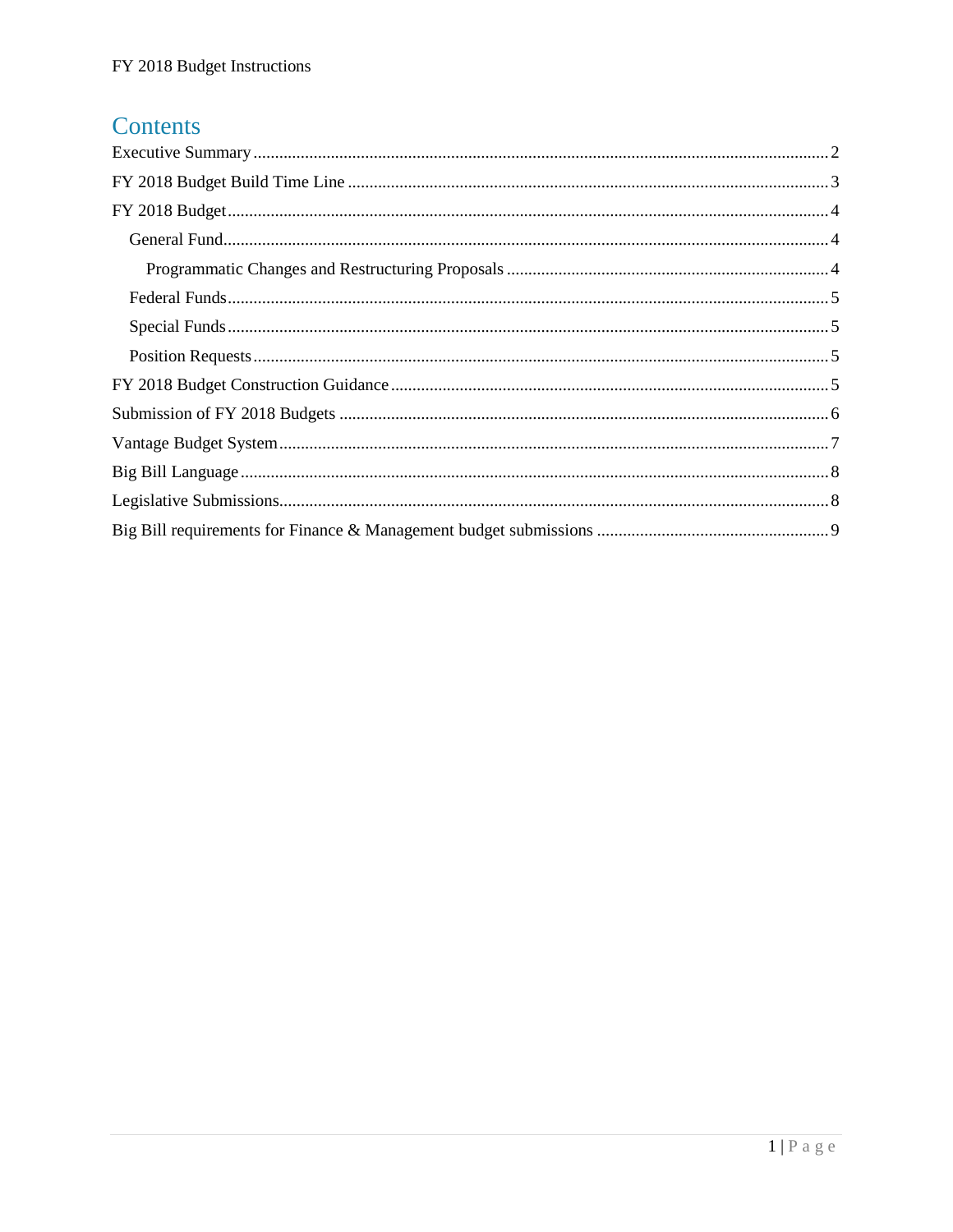## <span id="page-2-0"></span>Executive Summary

These budget instructions offer guidance in preparing your FY 2018 Budget Submissions to the Governor and transition team. Finance & Management has been reviewing the current process of budget development, and has updated these instructions to incorporate changes based on that review and from feedback from agencies and departments.

Some updates this year included in these instructions:

- Requiring Vantage entries as part of an agency's or department's initial budget submission
- Providing statewide guidance on budgeting changes to internal service funds and salary allocations
- Giving all agencies and departments the ability to enter their own position changes
- Updates to the infoAdvantage reports to help agencies and departments in the budget development process
- New requirements regarding how and when budget language should be submitted to Finance & Management.

Finance & Management is projecting that General Fund expenditures will need to be adjusted to align with the revenue forecast. Targets for initial submissions and instructions for how to submit your budgets are on pages 4-6 of these instructions. Finance & Management is requesting that agencies and departments build budgets to continue current operations and assume that no new programs or initiatives will be added. Given that this year is a transition to a new Administration, new programs and/or initiatives with the associated costs/savings should be included in transition plans, not in the budget submission.

In addition to a steady state operating budget, these instructions request that agencies and departments recommend a program or program(s) that should be changed, modified, or eliminated to achieve any necessary budgetary savings. Rather than receive budget submissions where agencies and departments chip away around the edges of their operating budget, Finance & Management is requesting that a full program be recommended for elimination or modification to achieve necessary savings. These should also be discussed in detail in your transition plan.

There will be separate instructions for the Miscellaneous Tax Bill, the Fee Bill and Budget Adjustment Requests. They will be sent in the coming weeks.

Please read through these instructions carefully. If you have questions, please don't hesitate to contact your budget analyst.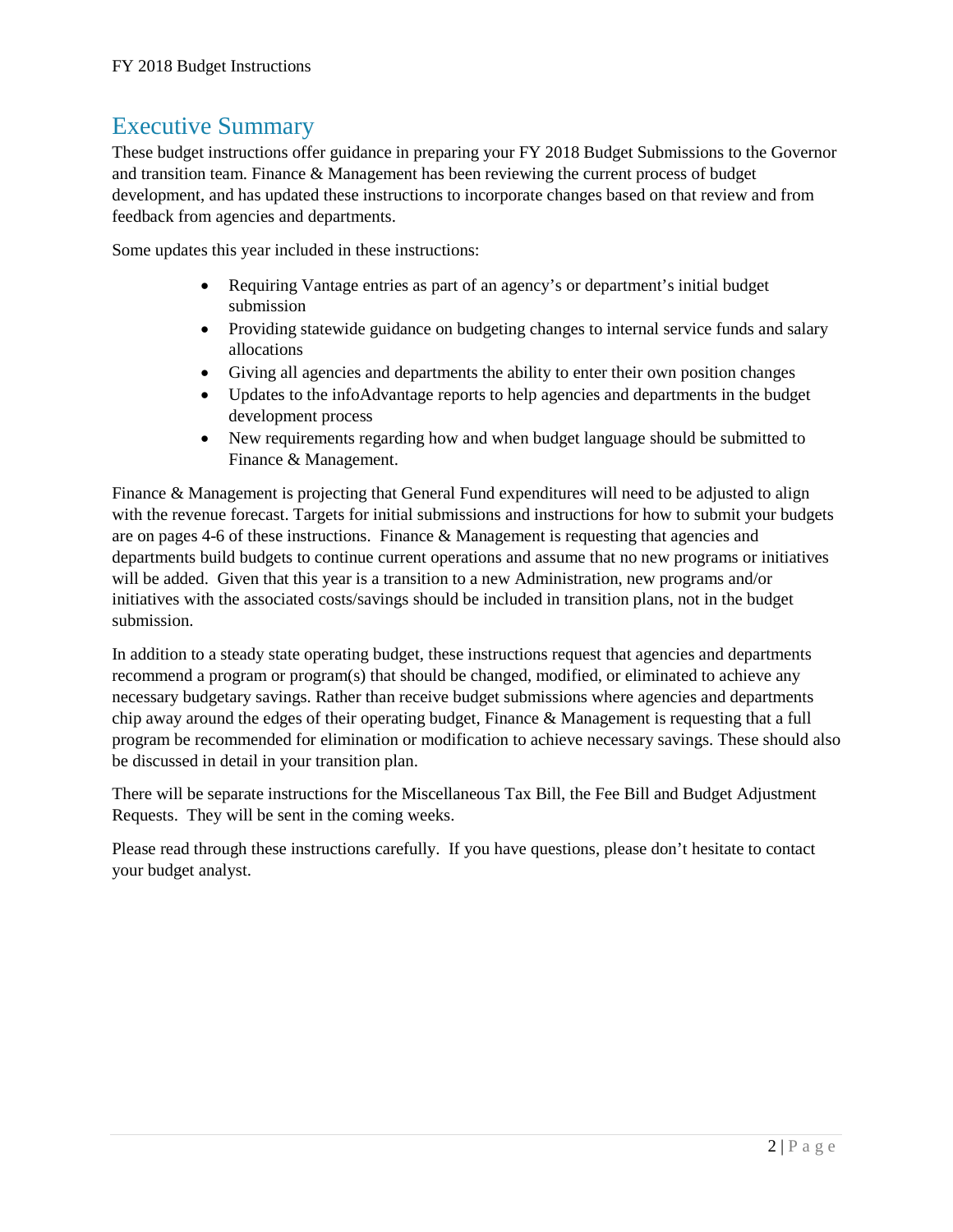# <span id="page-3-0"></span>FY 2018 Budget Build Time Line

The following table includes the important dates for the Governor's Budget development, submission, and review process. The dates are for planning purposes only and are subject to change; you will be notified if dates change or when they are finalized.

| Calendar Year 2016 | Description                                                                                        | Due Date                                                                        |
|--------------------|----------------------------------------------------------------------------------------------------|---------------------------------------------------------------------------------|
|                    | FY 2018 Budget Instructions Issued                                                                 | August 3                                                                        |
|                    | Vantage System Open for Department Entry                                                           | August 29                                                                       |
|                    | Initial Budget Submissions due to the Governor submitted<br>electronically to Finance & Management | September 20                                                                    |
|                    | Meetings with Departments and Agencies                                                             | September 26-<br>October 14                                                     |
|                    | Vantage Budgets Submitted and moved to Stage 2                                                     | <b>By Departments</b><br><b>Budget Meetings</b><br>with Finance &<br>Management |
|                    | Analysts work with agencies/departments on Budget Submissions                                      | October –<br>November                                                           |
|                    | Election                                                                                           | November 8                                                                      |
|                    | <b>Internal Service Funds Finalized</b>                                                            | November 15                                                                     |
|                    | Non-Salary Benefit Changes Finalized                                                               | November 15                                                                     |
|                    | Updates sent from Finance & Management based on election                                           | On or around                                                                    |
|                    | changes                                                                                            | December 1                                                                      |
|                    | Final Targets issued by Finance & Management                                                       | On or around<br>December 15                                                     |
|                    | Final Budget Submissions entered in Vantage                                                        | December 19                                                                     |
|                    | Language for the Big Bill Due to Finance & Management                                              | December 19                                                                     |
|                    |                                                                                                    |                                                                                 |
| Calendar Year      | Supplemental information for legislative requirement due to Finance<br>& Management                | January 9                                                                       |
|                    | Executive budget book goes to print                                                                | On or around<br>January 17                                                      |
|                    | Emergency Board adopts an updated revenue forecast                                                 | On or around Jan 15                                                             |
|                    | Governor's Budget address and publication of the Governor's<br>budget Documents                    | By January 24                                                                   |
|                    | Budget Testimony to Finance & Management                                                           | 1 week prior to<br>testimony                                                    |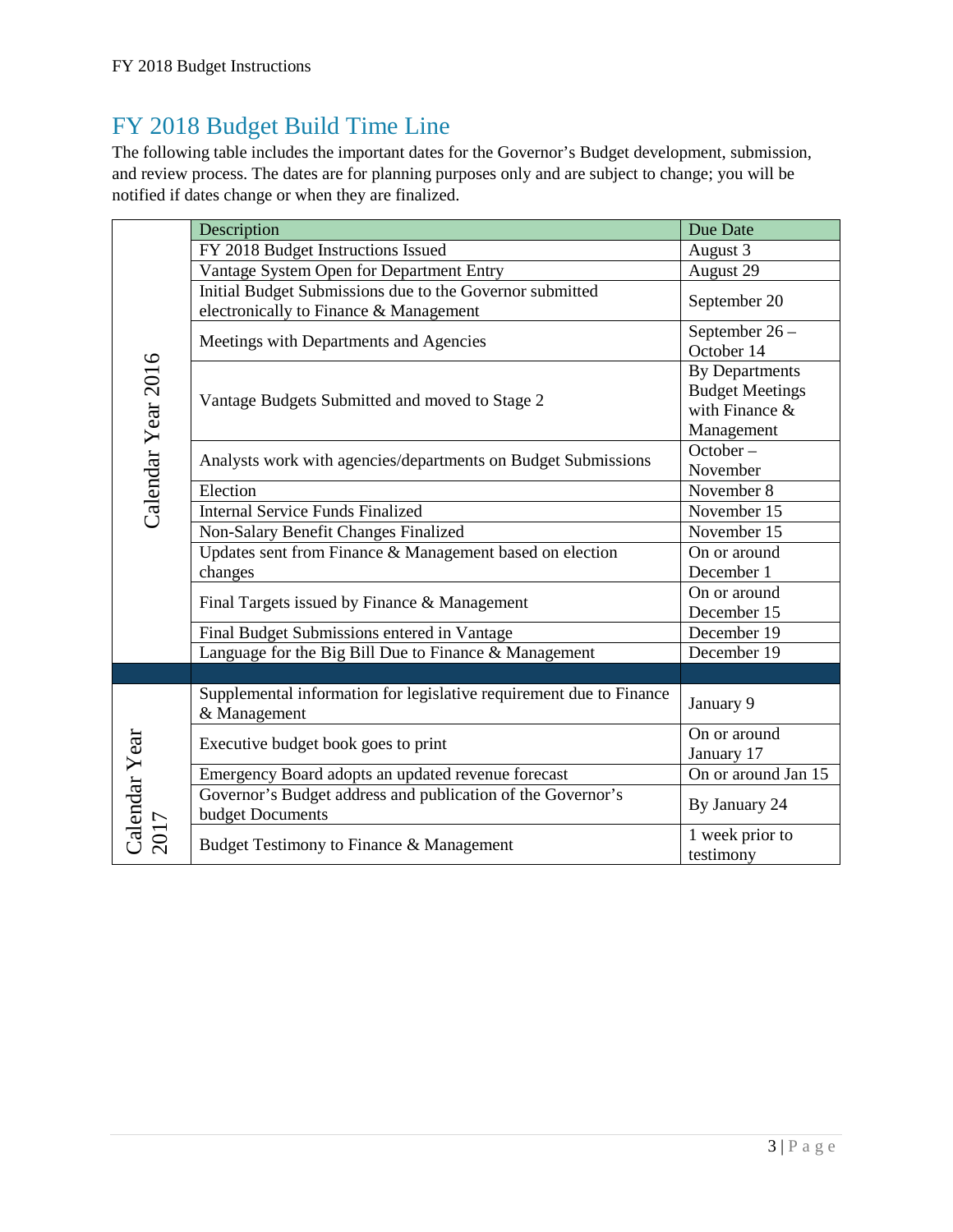# <span id="page-4-0"></span>FY 2018 Budget

#### <span id="page-4-1"></span>General Fund

As with previous years, Finance & Management will build a budget that aligns General Fund expenditures with General Fund revenues. The new Governor will need to present a balanced budget to the Legislature in January. The Agency of Administration understands the pressures that agencies and departments have been under to reduce their budgets over the last several fiscal years, and recognizes that this task has made budget construction challenging. For this budget exercise, the Agency of Administration requests that you assume that no new programs will be added. Any new programs should be offered to the new Administration via your transition plans and should include the associated costs/savings with that proposal. Please present a budget that follows the guidelines below where relevant:

- Include the projected need for the annualization of the FY 2017 Pay Act
- Internal service funds and salary and other benefit costs should be budgeted per the instructions below
- Rate increases and rationale for cost changes associated with fuel and utilities should be explicit in your budget presentation documents
- Caseload changes should be enumerated and explanations for changes in assumptions should be included in budget presentations
- Changes in utilization of services should be outlined with explanations for your assumptions in budget presentations

#### <span id="page-4-2"></span>Programmatic Changes and Restructuring Proposals

It will be challenging to balance the FY 2018 budget without changes to the way that some programs operate. Rather than approach this budget exercise with a numeric target for each agency or department, the Agency of Administration is asking that agencies and departments approach their budget submissions more holistically. **In your budget submission, please provide proposals for the modification or elimination of one or more program(s) that would bring your budget in-line with a level funded scenario***.* Recent budget exercises have generally resulted in budget presentations that address the targets by making small operational changes. Finance & Management does not believe this is a sustainable way to approach the budget process. By examining whole programs across state government, the Administration may be more successful addressing the role of state government than perpetuating the expectation that agencies and departments do more with less.

The Agency of Administration recognizes that selecting a program or programs that do not align with core to the mission of agencies and departments, that do not operate effectively, or are simply too costly to continue without some major overhaul and/or additional funding, will be a challenge. With your budget submission please include the following:

- an overview of the program;
- projected savings from reduction or elimination of the program;
- the number of positions, if any, that would be eliminated;
- the policy tradeoffs associated with the programmatic change; and
- the legislative challenges associated with changing the program.

Finance & Management will present the new Governor and transition team with a budget and a list of options for budgetary savings prior to him or her taking office in January.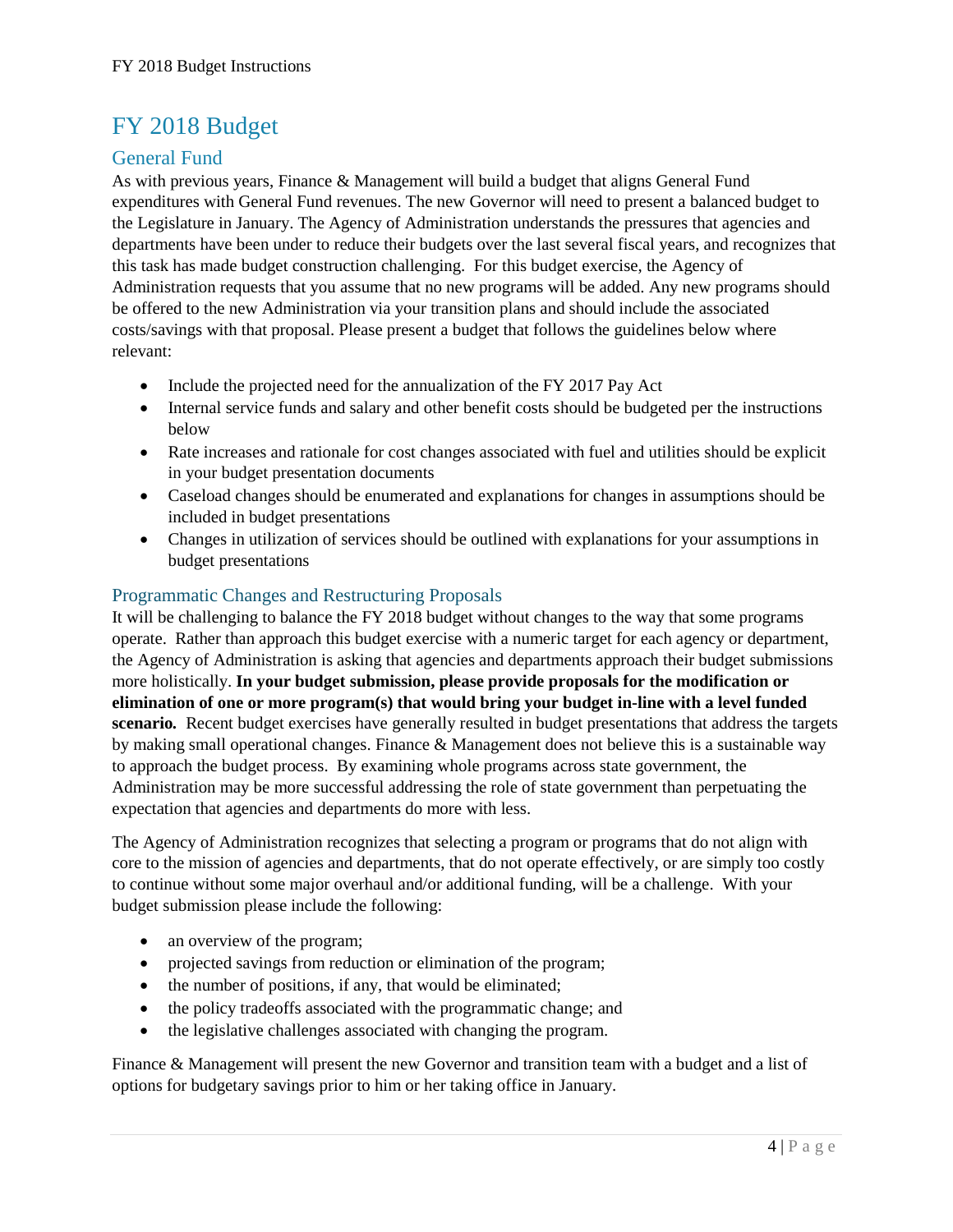#### <span id="page-5-0"></span>Federal Funds

Please budget your federal funds accurately. Do not assume that Finance & Management will back fill any lost federal dollars. For any changes in federal funding please provide an explanation for the impact on the agency/department and the individuals served. If increasing, please describe how this decreases reliance on other state funds, if at all.

Reminder: any new federal funds (or other gifts grants or donations) need to be approved by the Joint Fiscal Committee (JFC) pursuant to 32 V.S.A. § 5. The appropriations process cannot be used as a means to accept Federal or any other funds.

#### <span id="page-5-1"></span>Special Funds

Special Funds should be budgeted within available revenue. Please provide your assumptions for your special fund budgets in your budget submissions (existing balances or expected in FY 2018) and all special funds should be included. Budget analysts will be working to understand how agencies and departments forecast the revenue that is budgeted. Any fee increases will need to be in the FY 2018 Fee Bill. This year's fee bill cycle includes general government, labor, commerce and community development, and general education. Instructions will be sent to the relevant agencies and departments in the coming weeks. Any other agency or department that has a need to raise a fee outside of their fee cycle should please contact their budget analyst.

Agencies and departments with special funds that have a negative or a projected negative balance need to submit a remediation plan along with their budget submissions. This plan should be presented in sufficient detail to understand how and when the negative balance will be retired. Do not assume that Finance & Management will provide General Funds to manage these negative balances.

#### <span id="page-5-2"></span>Position Requests

Please assume that no additional positions will be approved in the FY 2018 Budget. If new positions are needed, you should propose the reclassification of a position in your agency or department to fill these needs. If this is not possible and a position request has to be made, please provide the following in your budget submission: the classification of the position(s) being requested, including the proposed grade and salary costs; the source of funds to pay for the position; the rationale for requesting an additional position; the programmatic implications for not receiving additional personnel resources; the number of vacancies in your agency or department; and the number of vacancies of the same class of position.

# <span id="page-5-3"></span>FY 2018 Budget Construction Guidance

To facilitate consistent budgets across agencies and departments for areas that have not been finalized by Finance & Management, shortly, we will be issuing guidelines to prepare your budget to account for statewide allocations. Finance & Management will work with relevant agencies and departments to finalize these numbers as soon as possible and will work to send final numbers soon after the election.

- Salaries and Benefits to be issued in the near future, for now, Vantage will contain the same amounts as last year.
	- o Vantage will be loaded with the following amounts for benefits:
		- Retirement rate:
		- $\blacksquare$  Health insurance cost:
		- Dental insurance cost:
	- o When these numbers are finalized we will update Vantage and notify agencies and departments with funding target changes if necessary.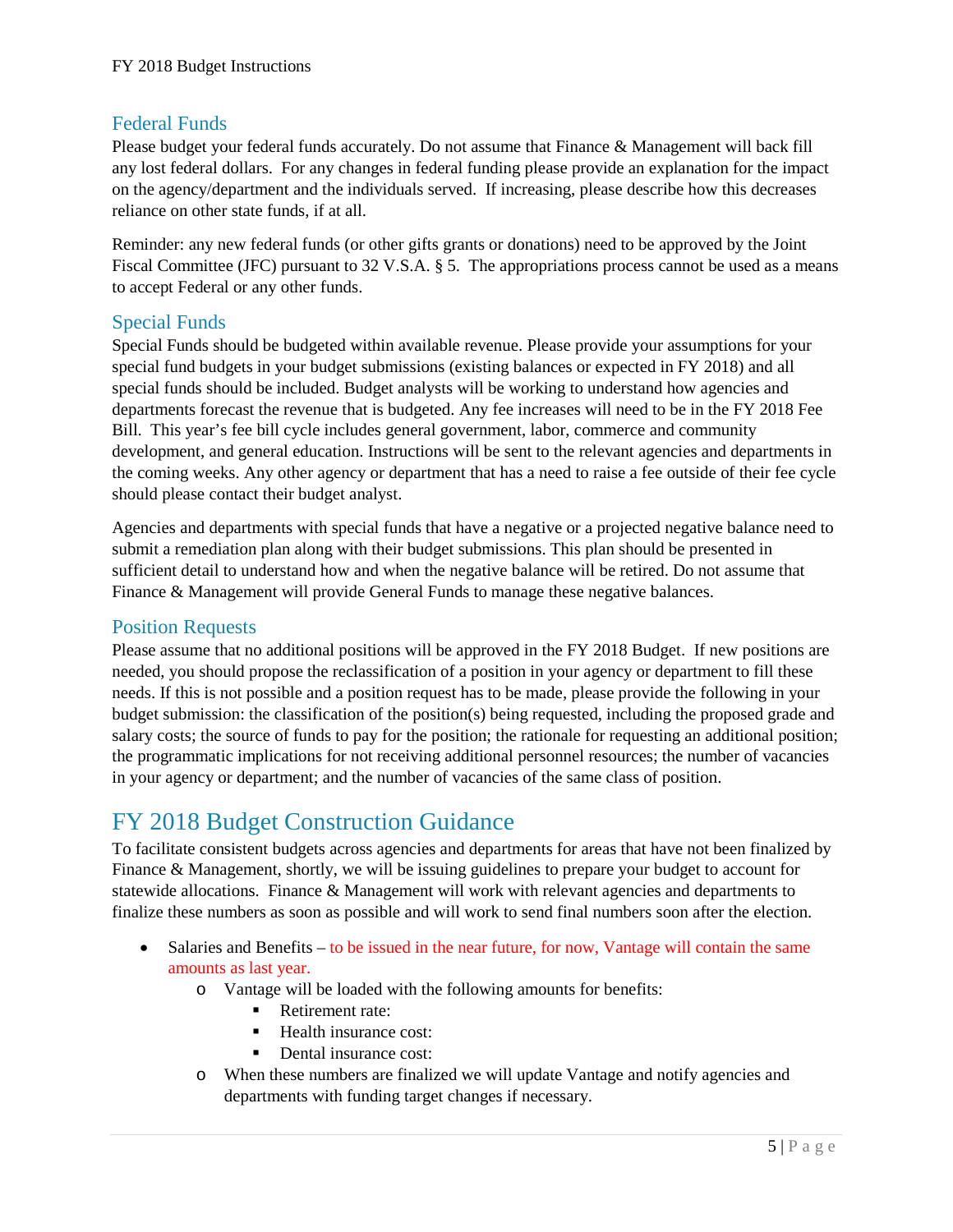- Internal Service funds
	- o Agencies and departments should submit budgets that assume a 2.5% growth in internal service fund charges.
		- Budget submission should include the funding split for increases in internal service fund charges.
		- Any known changes, such as changing buildings, known increases in workers' compensation charges, or changes in services purchased from DII should be specifically outlined in addition to changes in based allocations from internal service funds.
- Vacancy Savings
	- o Most agencies and departments should anticipate having some amount of vacancy savings built into their budget; in most cases, it should reflect your average vacancy rate.
	- o Agencies and departments should include their anticipated vacancy savings number in their budget submission and an explanation of how it was developed (data).
	- o If an agency or department does not have a number that was developed using a specific agency or department statistic, please budget a vacancy savings rate of 4% of personnel costs.

## <span id="page-6-0"></span>Submission of FY 2018 Budgets

Budget submissions will be due to the Governor on **September 20, 2016**. It is imperative that Finance & Management receive submission timely. Finance & Management's goal is to have as much of budget development complete when the new Governor begins transition to office to minimize the number of decisions and budget modifications required at the end of the calendar year.

Agencies or departments should submit their budget requests to the Governor through the Secretary of Administration using the mail folder [adm.budget@vermont.gov.](mailto:adm.budget@vermont.gov) Agencies or departments should also complete an initial budget in the Vantage budget submission by their meeting with Finance  $\&$ Management.

The last few budget cycles, Finance & Management has required that agencies and departments submit their budgets on the "Budget Development form" also known as the "ups and downs" form. Finance & Management is not going to require that agencies and departments submit their budget on the ups and downs form this year. Agencies and departments are welcome to use the form but it is not required. Finance & Management recognizes that agencies and departments know the best way to communicate budgetary changes; the budget development form might be the best means, but not necessarily. However, the budget development form will be required for Legislative testimony.

Regardless of how an agency or department decides to send its budget request, the following details need to be communicated to Finance & Management:

- Any budgetary and policy changes that you anticipate having an effect on your budget
- The impact of changes in internal service funds
- The cost of the annualization of the FY 2017 Pay Act
- Any other relevant change to your budget
- Items listed in the General Fund Section on page 4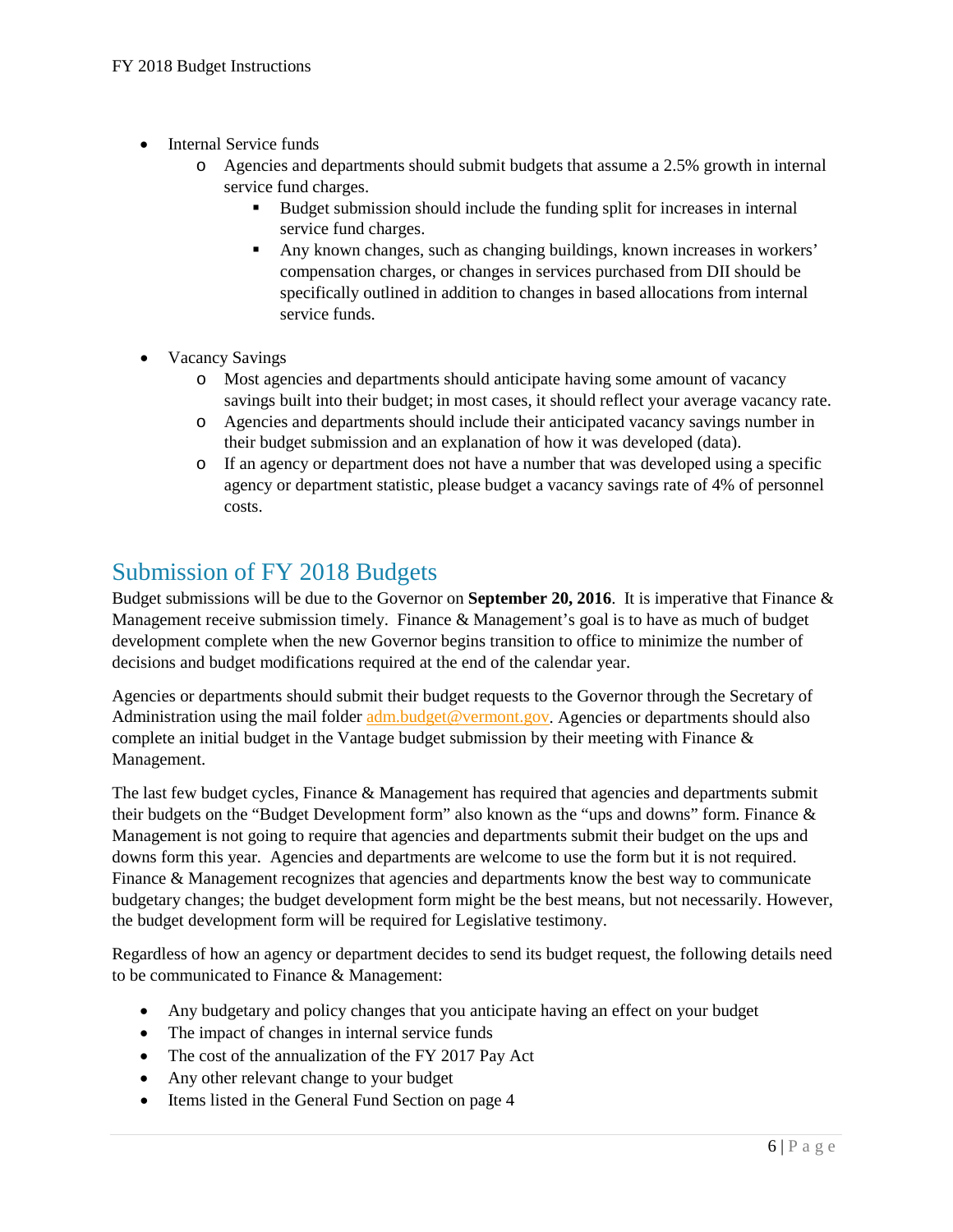• A summary of changes, by fund, that includes your FY 2017 budget, all changes, and your proposed total FY 2018 budget.

Prior to your meeting with Finance & Management, agencies and departments must submit their budget information in the Vantage budget system. Additional details on this requirement will be discussed below.

If you have any questions regarding how or what to submit to the Governor, please contact your budget analyst.

### <span id="page-7-0"></span>Vantage Budget System

This year Finance & Management is going to utilize the data in the Vantage budget system to help in the review of agency and department budgets. Agencies and departments must submit their budgets in the Vantage budget system prior to meetings with Finance & Management. This change will provide Finance & Management with more information to analyze as well as attempt to minimize the amount of work in the system required by agencies and departments and Finance & Management at the end of the calendar year.

Finance & Management recognizes that this is a significant change in work flow, and does not expect budgets in Vantage to be perfect when they are submitted. Budget analysts will be working with agencies and departments on entries throughout the fall. Finance & Management anticipates the need to make modifications to submissions throughout the process as statewide allocations and personnel rates are established and as programmatic decisions are made.

#### Personnel Changes

Agencies and departments will be required to make all of their own position changes in Vantage this year. Last year a few agencies and departments participated in a successful position entry pilot. Finance & Management has decided that all agencies and departments will now make their own changes.

Training will be provided to agencies and departments on how to make these changes. Only individuals who have attended training will be given security access to the position module. Agencies and departments must send at least one user to the training. Training will occur in August so that you have ample time to make major changes to the position module before submissions are due.

Finance & Management knows that the personnel changes will not be complete until later in the fall once health and retirement rates are established, targets sent, and funding splits are finalized. However, there will be an expectation that an initial estimate will be incorporated in the first submission based on the state wide assumptions listed on pages 5 and 6.

#### Base Budget Form and Decision Items

The base budget form must be completed as part of your initial submission and moved to stage 2. The base budget form should only include general base operating changes that you anticipate in your annual budget. These changes include but are not limited to:

- Changes in internal service fund charges
- Changes in non-salary operating costs, such as fuel, supplies, equipment, etc.
- Current programmatic caseload or utilization changes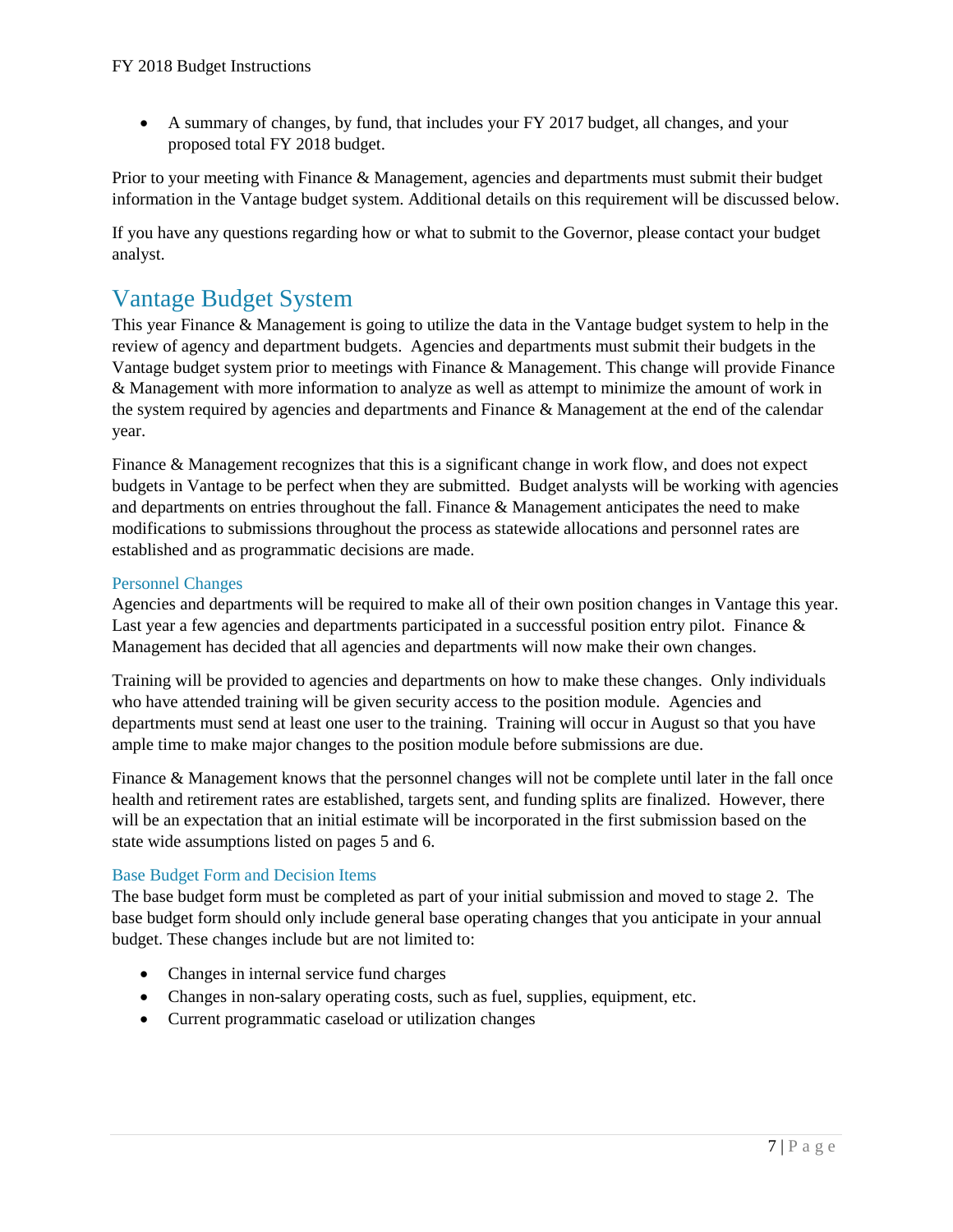Programmatic changes, including the inclusion or elimination of additional positions, need to be added through a decision item. Decision items allow agencies and departments to approach each programmatic change individually without having to modify the base budget form or personnel data. All decision items should be moved to stage 2 by budget meetings with Finance & Management.

*Note: We have updated a copy of the budget detail report in infoAdvantage to include decision items to make total budget review easier. This is discussed in more detail in the following section.* 

#### InfoAdvantage Reports

Finance & Management has been working on updating reports to be more useful for agencies and departments and budget analysts during the budget development process. A new sub-folder has been created, within the "Budget Preparation" folder titled "Department Budget Review". Within that folder will be the following new reports:

- Budget Detail Report that includes decision items
- Reports with charts

Finance & Management hopes that agencies and departments will be able to utilize these reports during the budget development process. Budget analysts will be reviewing them throughout the fall and working with agencies and departments on analyzing the data included in them.

#### **Training**

Training on Vantage will be provided in August for new users, on the personnel module, and as a refresher for experienced users. Finance & Management has updated the training documents and they will be available on our website by August  $15<sup>th</sup>$ , 2016. Finance & Management will provide some additional details on how to run reports and how to use them to your full advantage.

#### <span id="page-8-0"></span>Big Bill Language

Agencies and departments must submit language that is necessary with any programmatic changes that are being proposed. At a minimum agencies and departments need to indicate in their budget presentations which proposed changes will also need accompanying language. As the budget is finalized and changes are adopted, it is expected that agencies and departments will work with their legal staff or the Attorney General's Office to ensure that the language proposals are properly drafted.

Language will not be due to Finance & Management until later in December but the expectation is that the submissions will be in a standard form. Finance  $\&$  Management will provide guidelines for language submission later this fall.

## <span id="page-8-1"></span>Legislative Submissions

Historically, the budget instructions have included information on legislative presentations. Since the legislative session is several months away, and Finance & Management wants agencies and departments to focus on the new changes to budget development, we will not be providing legislative requirements at this time. Finance & Management will send legislative submission requirements later in the fall. Agencies and departments can expect that legislative requirements will be similar to prior years. Finance & Management will request that legislative submissions be shared with budget analysts no less than one week prior to testimony for review.